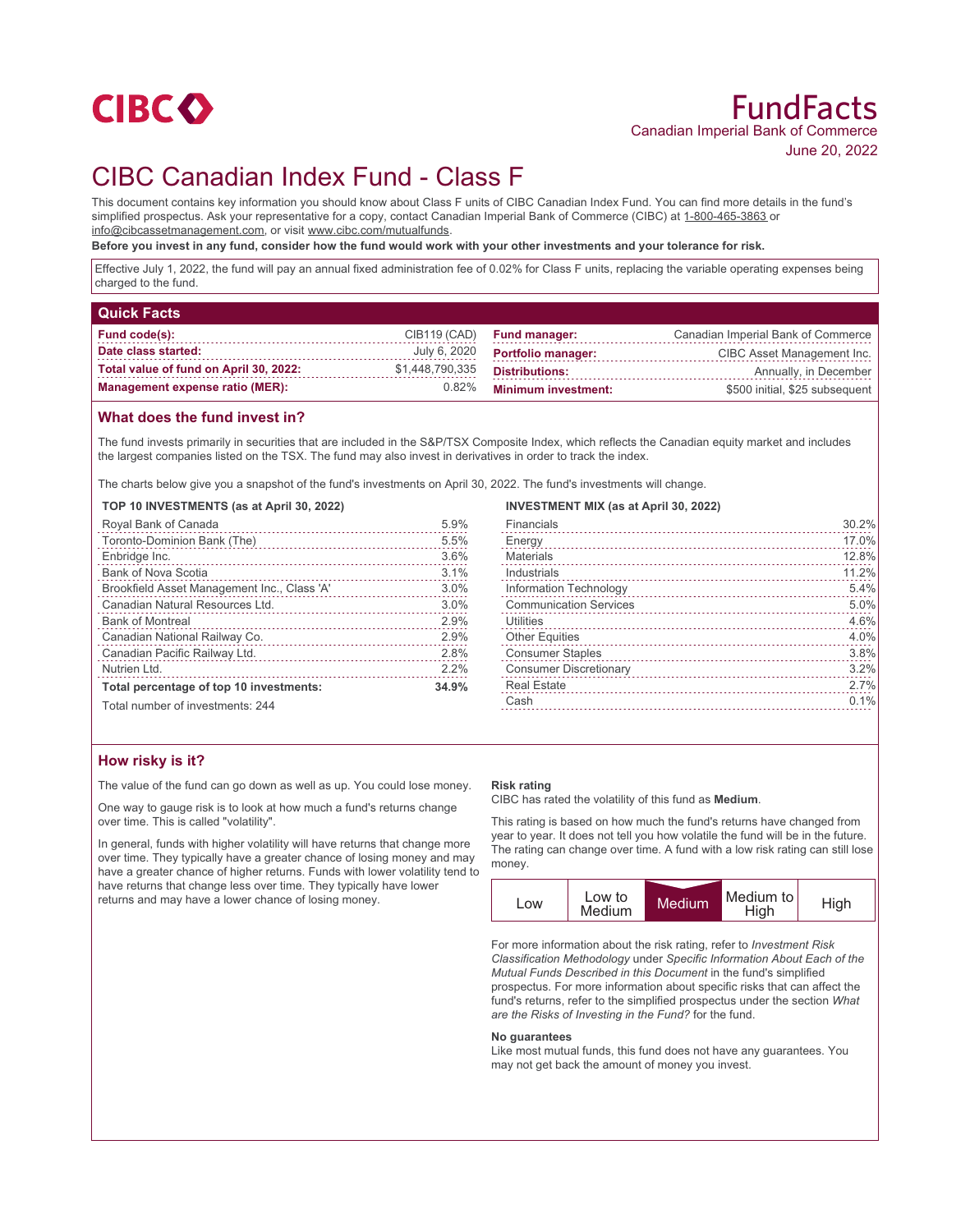# **How has the fund performed?**

This section tells you how Class F units of the fund have performed over the past year. Returns are after expenses have been deducted. These expenses reduce the fund's returns.

## **YEAR-BY-YEAR RETURNS**

This chart shows how Class F units of the fund performed in the past calendar year. The range of returns and change from year to year can help you assess how risky the fund has been in the past. It does not tell you how the fund will perform in the future.



## **BEST AND WORST 3-MONTH RETURNS**

This table shows the best and worst returns for Class F units of the fund in a 3-month period over the past calendar year. The best and worst 3-month returns could be higher or lower in the future. Consider how much of a loss you could afford to take in a short period of time.

|                    | Return   | 3 months ending    | If you invested \$1,000 at the beginning of the period |
|--------------------|----------|--------------------|--------------------------------------------------------|
| <b>Best return</b> | $10.4\%$ | April 30, 2021     | Your investment would rise to \$1,104                  |
| Worst return       | $0.0\%$  | September 30, 2021 | Your investment would remain unchanged at \$1,000      |

### **AVERAGE RETURN**

The annual compounded return of Class F units of the fund since July 6, 2020 was 18.5%. If you had invested \$1,000 in the fund on July 6, 2020, your investment would be worth \$1,362 as at April 30, 2022.

| Who is this fund for?                                                                                                                                                                          | A word about tax                                                                                                                                                                                                                                                                                                                                                                                                                                                                                  |
|------------------------------------------------------------------------------------------------------------------------------------------------------------------------------------------------|---------------------------------------------------------------------------------------------------------------------------------------------------------------------------------------------------------------------------------------------------------------------------------------------------------------------------------------------------------------------------------------------------------------------------------------------------------------------------------------------------|
| Investors who:<br>• are seeking a broadly diversified Canadian equity fund and returns<br>similar to those of the S&P/TSX Composite Index; and<br>• are investing for the medium to long term. | In general, you will have to pay income tax on any money you make on a<br>fund. How much you pay depends on the tax laws where you live and<br>whether or not you hold the fund in a registered plan such as a<br>Registered Retirement Savings Plan (RRSP) or a Tax-Free Savings<br>Account (TFSA).<br>Keep in mind that if you hold your fund in a non-registered plan, fund<br>distributions are included in your taxable income, whether you receive<br>them in cash or have them reinvested. |

## **How much does it cost?**

The following tables show the fees and expenses you could pay to buy, own, and sell Class F units of the fund. The fees and expenses - including any commissions - can vary among classes of a fund and among funds. Higher commissions can influence representatives to recommend one investment over another. Ask about other funds and investments that may be suitable for you at a lower cost.

We automatically convert eligible investors from Class F units into the Class F-Premium units of the Fund (bearing a lower management fee) when their investment amount in Class F units of the Fund, or their aggregated investment amount in Class F units and Class F-Premium units of the Fund, within a single account meets the minimum investment amount of Class F-Premium units of \$50,000. Eligible investors will benefit from a management fee decrease. See *Automatic conversion program* below under the sub-heading *Fund expenses*. If you no longer meet the minimum investment amount for Class F-Premium units, we may convert your Class F-Premium units back into Class F units which have a higher management fee. See *Purchases, Switches and Redemptions* in the Fund's simplified prospectus and speak to your investment advisor for additional details.

## **1. SALES CHARGES**

There are no sales charges payable when you buy, switch, or sell Class F units of the fund.